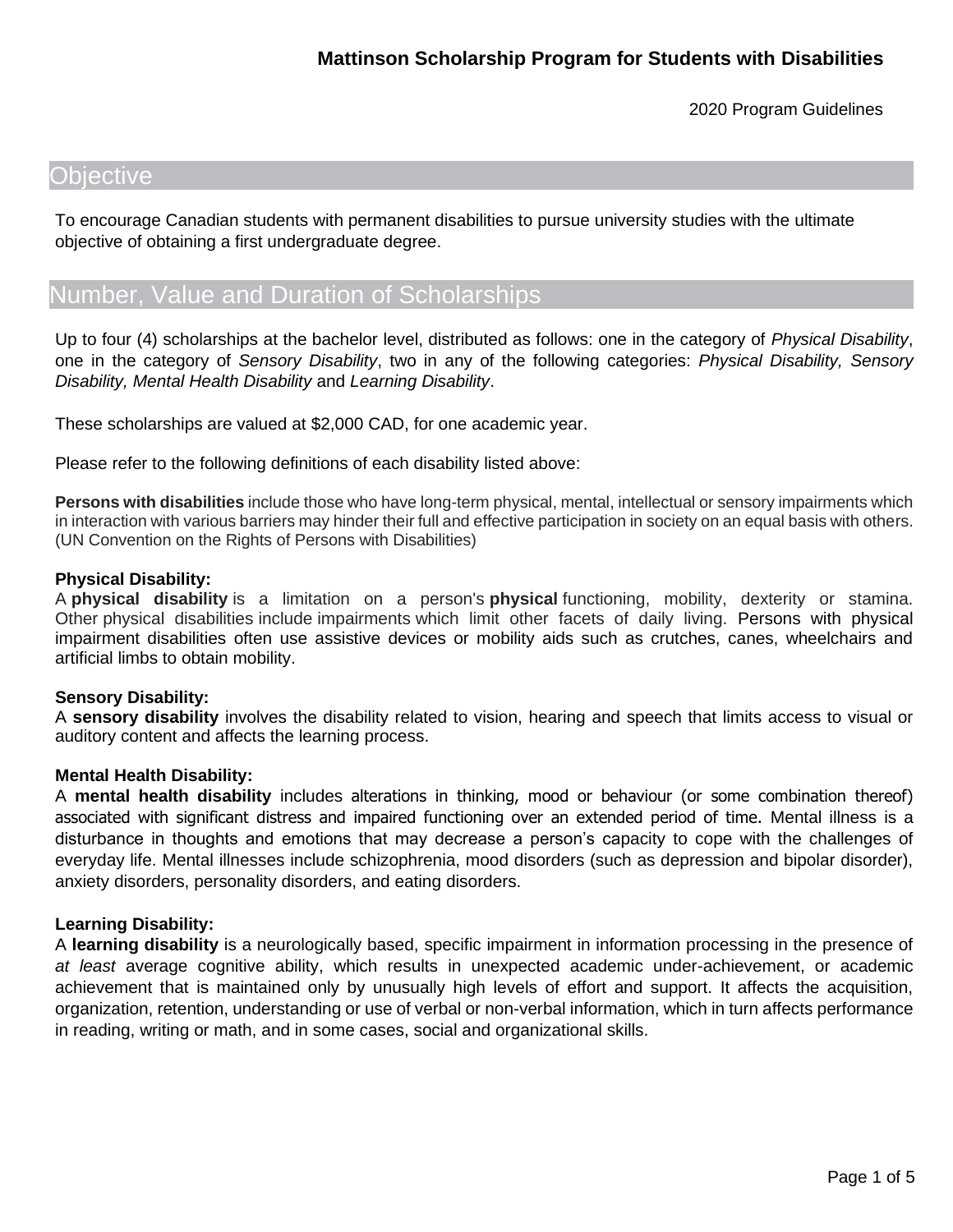## Eligibility

Eligible applicants must:

- be a Canadian citizen or permanent resident of Canada;
- be diagnosed with a permanent disability which is documented and is the primary disability for which they are applying\*;
- be enrolled in full time studies in a first bachelor degree program;
- be enrolled in their second or third standing year of studies during the 2020-2021 academic year;
- be nominated by an eligible institution;
- have a minimum cumulative average of 80% (or equivalent) over the last three terms of available marks<sup>\*\*</sup>. Non-academic courses such as career or personal development related courses will not be considered.

\*A permanent disability is a permanent functional limitation resulting from physical, sensory or mental health impairment or a learning disability which affects the ability of the student to perform the activities necessary to participate fully in postsecondary learning. Please refer to the definitions above of each disability.

**\***\*Universities Canada's policy on calculation of average has been developed in consultation with university and college admissions and financial aid officers from across the country. There is enormous diversity amongst the applicants for this scholarship program. The applicants come from different geographical regions and have reached various levels of studies. Furthermore, and of great significance, is the fact that the grading systems differ among educational institutions. It is Universities Canada's policy to calculate the academic average of applicants so that it reflects an academically well-rounded individual, while recognizing the differences in the programs of studies. For this purpose, the most recent, followed by the highest available grades of four courses will be considered. In the case of high school transcripts, the following categories will be considered: Language, Social Sciences, Mathematics and Sciences. Six courses are chosen for each applicant, with no more than two in each category. If there are not enough available courses, the calculation of academic average may be based on four or five courses.

# Field of Study/Program Requirements

- There are no restrictions on the program of study or discipline;
- Program must be of a minimum of three years in duration;
- University preparatory programs in any jurisdiction are not eligible (e.g. CEGEPs pre-university diploma).

# Conditions / Restrictions

- Depending on the curriculum, an Applied Bachelor Program may be considered either as a university level program or a college level program;
- Students who have commenced their postsecondary studies in January are eligible for the summer competition of the same year;
- Students who have previously held a Mattinson Scholarship are eligible.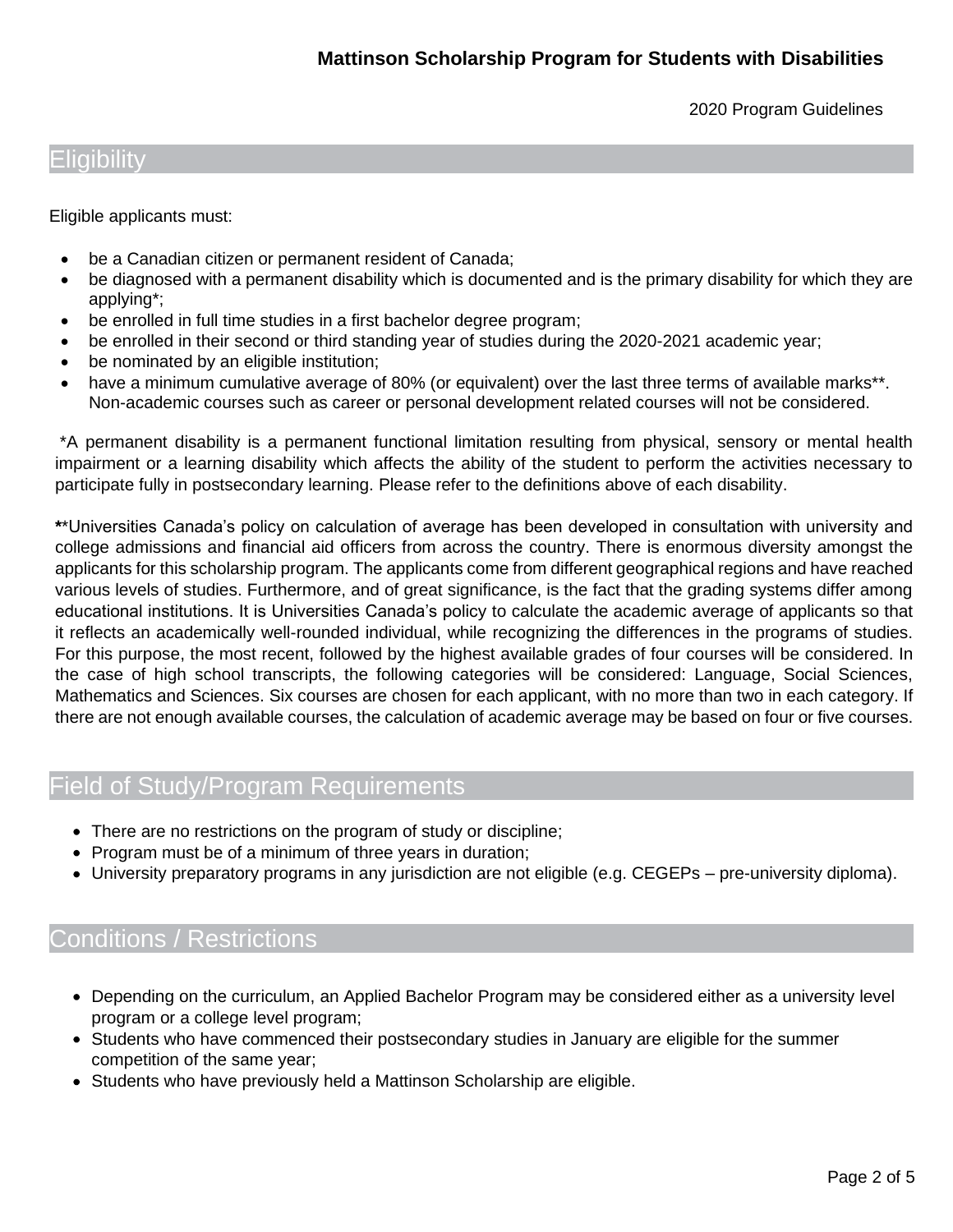## Administrator

Universities Canada administers the scholarship program. Universities Canada's mandate is to facilitate the development of public policy on higher education and to encourage cooperation among universities and governments, industry, communities, and institutions in other countries. Universities Canada is associated with leading firms in nearly every sector of the economy through its provision of scholarship services and management of more than 130 different scholarships programs on behalf of corporations, government agencies and private foundations throughout North America. For additional information, please visit [www.univcan.ca](http://www.univcan.ca/)

## Selection Process

The selection of scholarship recipients is made by a committee of Canadian university and college representatives chosen by Universities Canada. Once complete, the selection committee's decision is irrevocable.

Evaluation criteria:

- Academic performance;
- Volunteer/community involvement and/or extracurricular activities;
- Quality and relevance of the reference letters.

All applicants will receive confirmation by email of the results of the selection process, once available.

## Successful Applicants

Successful applicants will receive confirmation of their scholarship in August. Recipients will be required to complete the online scholarship acceptance process and forward any required documentation such as an official transcript and proof of registration from the educational institution they will be attending. It is the responsibility of the recipient to keep Universities Canada informed of any changes to their contact information through the online portal.

## Payment

- Scholarship payment(s) will only be issued upon completion of the scholarship acceptance process and review and acceptance of all required supporting documentation by Universities Canada;
- Universities Canada will forward payment of the scholarship to the student. The payment will be processed via Electronic Fund Transfer (EFT). The bank account must be in the name of the applicant. Only Canadian bank accounts can receive EFT payment;
- Payment will be made in two instalments one for each regular academic semester;
- It is the student's responsibility to ensure that payment of tuition fees is made within the defined timeframe set by the educational institution regardless of the timing of the scholarship payment;
- Award recipients will receive a T4A receipt from Universities Canada showing the full amount of the award paid to them during a calendar year.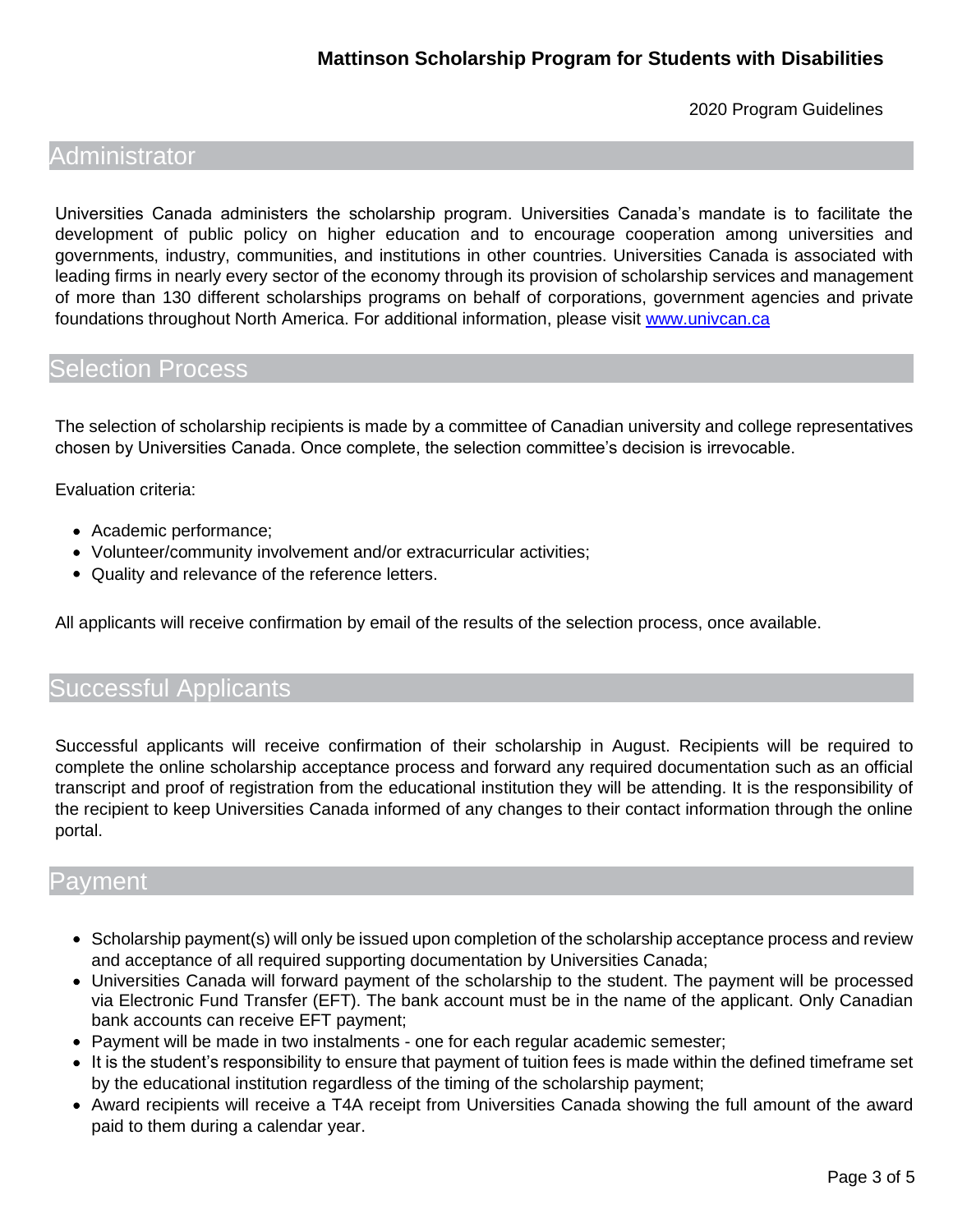## Application Process

It is important that the individual who completes and submits the application (the applicant) is the individual who, if successful, will be the student receiving the scholarship. The applicant is considered the owner of the application and must be eligible for the scholarship according to the program guidelines.

#### Online Application:

- 1. Submit an online application by visiting [https://portal.scholarshippartners.ca](https://portal.scholarshippartners.ca/)
- 2. Applicants can access the scholarship program using the following code: **144MAT2020**
- 3. Applicants must complete the application process as instructed online.
- 4. The application, including all supporting documentation, must be submitted to Universities Canada no later than the application deadline of **June 1, 2020**.
- 5. Receipt of applications will be acknowledged by email following processing by Universities Canada.
- 6. It is the applicant's responsibility to ensure that all supporting documents have been received and accepted by visiting [https://portal.scholarshippartners.ca](https://portal.scholarshippartners.ca/) to review their scholarship application status.
- 7. Account maintenance will be conducted online.

## Supporting Documentation

The supporting documentation described below is required as part of this application. If any of these documents are not received and accepted, the application will be considered incomplete and will not be evaluated. Supporting documents must be received by Universities Canada on or before **June 1, 2020.**

### **Letters of Reference**

**All letters must be dated, typewritten on letterhead, signed with an original non-electronic signature and include the reference's contact information. The person writing the letter of reference should describe their relationship to the applicant in the letter. Reference letters must be dated within one (1) year of the supporting document deadline.** 

#### **Letter of Reference (Academic)**

One letter of reference is required to support the application and must come from an individual who is not related to the applicant. The letter must come from a past or present teacher who knows the applicant and is familiar with their academic history.

### **Letter of Reference (Extracurricular)**

One letter of reference is required to support the application and must come from an individual who is not related to the applicant. The letter must come from a person who is familiar with the applicant's volunteer, community involvement and/or extracurricular activities and must not be the same individual who provided the academic reference.